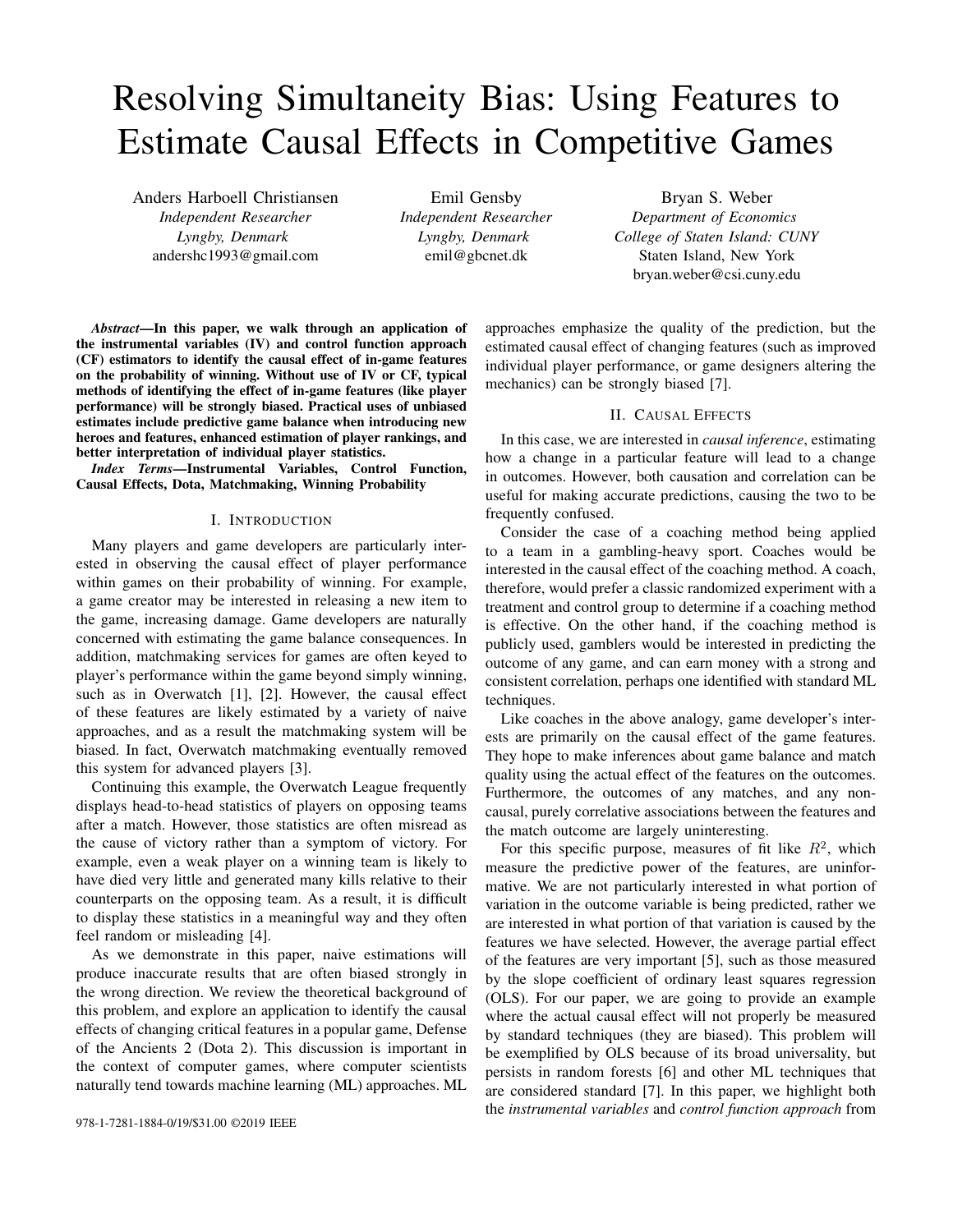the econometric literature as ways to resolve this problem. To accomplish this goal, we will need a complete data set which exposes how common the problem is, and how to resolve it. For this purpose, we have collected a data set of Dota 2 games using OpenDota API [8].

# *A. Dota 2*

The 2013 video game, Defense of the Ancients 2 (Dota 2), is a five versus five game featuring a wide range of playable heroes. During the game, the players kill units, obtaining "last hits" (LH) for gold and experience. They also kill the enemy team's heroes and towers for resources. The primary goal is to destroy the enemy's main base, which is hidden behind at least three towers. Once a team succeeds in this task, they win and the match concludes.

In a typical game, after the matchmaking process has been completed, each player selects a hero from a list with a wide variety of abilities (with no duplicates). Each hero has a primary attribute - strength  $(str)$ , agility  $(agi)$  and intelligence  $(int)$  - which denotes the general hero role in the game, with some exceptions. Typically, str heroes generally do less damage and tend to have a large number of hit points.  $Agi$ heroes do the most damage over time and are strongest during late game. Int heroes provide powerful abilities and are an important source of instant damage. For example, a team of two str, two agi, and one int hero is a balanced team. All Random (AR) games in Dota 2, however, bypass the hero selection process and randomly assign a hero to each player, almost like an experiment. AR games create suboptimal teams - for example, a team of four int heroes and one str hero would have trouble accomplishing several important tasks in the game.

In our estimation process, we will be exploiting the random assignment in AR games to make inferences about how game features cause winning in Dota 2 in general. These game features will typically be measures of player performance (last hits, kills, etc.). We do not have interest in balance within AR games – the games themselves are clearly designed to be unbalanced, a property which we intend to exploit as if it were a mock experiment. We focus on AR games because random assignment of heroes will dramatically alter a team's in-game features, but we can be confident this variation will not be caused by behavioral changes over the course of winning a game. Instead, the variation in features will be created by a (presumably) random assignment of heroes. We then estimate the causal impact of changes in game features deriving exclusively from the randomized change in hero composition, and not from any other source.

#### III. DATA

Data was acquired by issuing requests to the OpenDota API [8] via Python. The procedure for gathering data is as follows:

- 1) Request a list of match IDs and their game mode.
- 2) Save the match IDs if the game mode tag is AR.
- 3) Request the match data for all the AR matches by using the match IDs.

4) Lastly, pull out the specified statistics from each match and insert them into a CSV file that can be used for further experimentation.

Each match has team averages per minute for a wide range of gameplay related statistics, which we will be using going forward. We collect the following statistics: average kills per minute, average last hits per minute, average tower damage per minute, the largest premade party size, and the number of heroes belonging to each of the three primary attributes. We have also collected the matchmaking ranking  $(MMR)$ difference between the teams. We note that the MMR we have found, when players choose to make it public, is for competitive games where heroes are *chosen* by the player, and not AR games. To obtain this MMR, we took each player rank (when public) and converted it to MMR via [9]. We averaged the MMR of all public profiles on a team, and if a team had no public profiles the match was discarded. For this paper we have gathered a total of 3342 matches with complete information, for a total of 6684 observed wins and losses.

TABLE I DATA SUMMARY: PLAYER AVERAGES FOR BOTH TEAMS

| Statistic         | Mean   | St. Dev. | Min      | Max   |
|-------------------|--------|----------|----------|-------|
| $^{110}$          | 0.500  | 0.500    | $\Omega$ |       |
| kills/min         | 0.184  | 0.070    | 0.000    | 0.511 |
| lh/min            | 3.517  | 0.940    | 0.663    | 7.811 |
| towerdmg/min      | 63.220 | 51.021   | 0        | 259   |
| largest partysize | 2.571  | 1.087    |          | 5     |
| str               | 1.617  | 1.020    |          | 5     |
| agi               | 1.602  | 1.026    | 0        | 5     |
| int               | 1.781  | 1.043    |          | 5     |
| $mmr\_diff$       | 0.000  | 736.878  | $-3,360$ | 3,360 |
| N                 | 6,684  |          |          |       |

Our total table provides 6,684 observed wins and losses. Since we observe both sides of every match, exactly half of the teams in our dataset win and the other half have lost. The statistics have been averaged per player (5 players per team) over the length of the game (typically about 40 minutes).

On average, each player has an average of 0.184 kills/min. Some teams failed to kill any of the opposing team, resulting in a minimum of 0 kills/minute. Each player also average about 3.5 last hits/minute as a primary source of income, out of a maximum theoretically possible 8 creeps/minute.<sup>1</sup> The tower damage hovers around 63 tower damage/minute. Over the course of the game, the maximum possible tower damage is 23,400 – but players can win by taking a direct path to the enemy for as little as 7,800 total tower damage.

Random mode is typically a casual mode filled with relatively large parties (average size of about 2.5). There is no "all random" Dota 2 publicly available MMR, but the players with public profiles suggest the teams are typically of diverse skill sets for standard competitive Dota 2. Lastly, the distribution of the three hero attributes  $(str, agi, int)$  is almost perfectly even

<sup>&</sup>lt;sup>1</sup>The number of creeps spawned increases as the game goes on, but 8 is the number of initially spawned creeps per lane.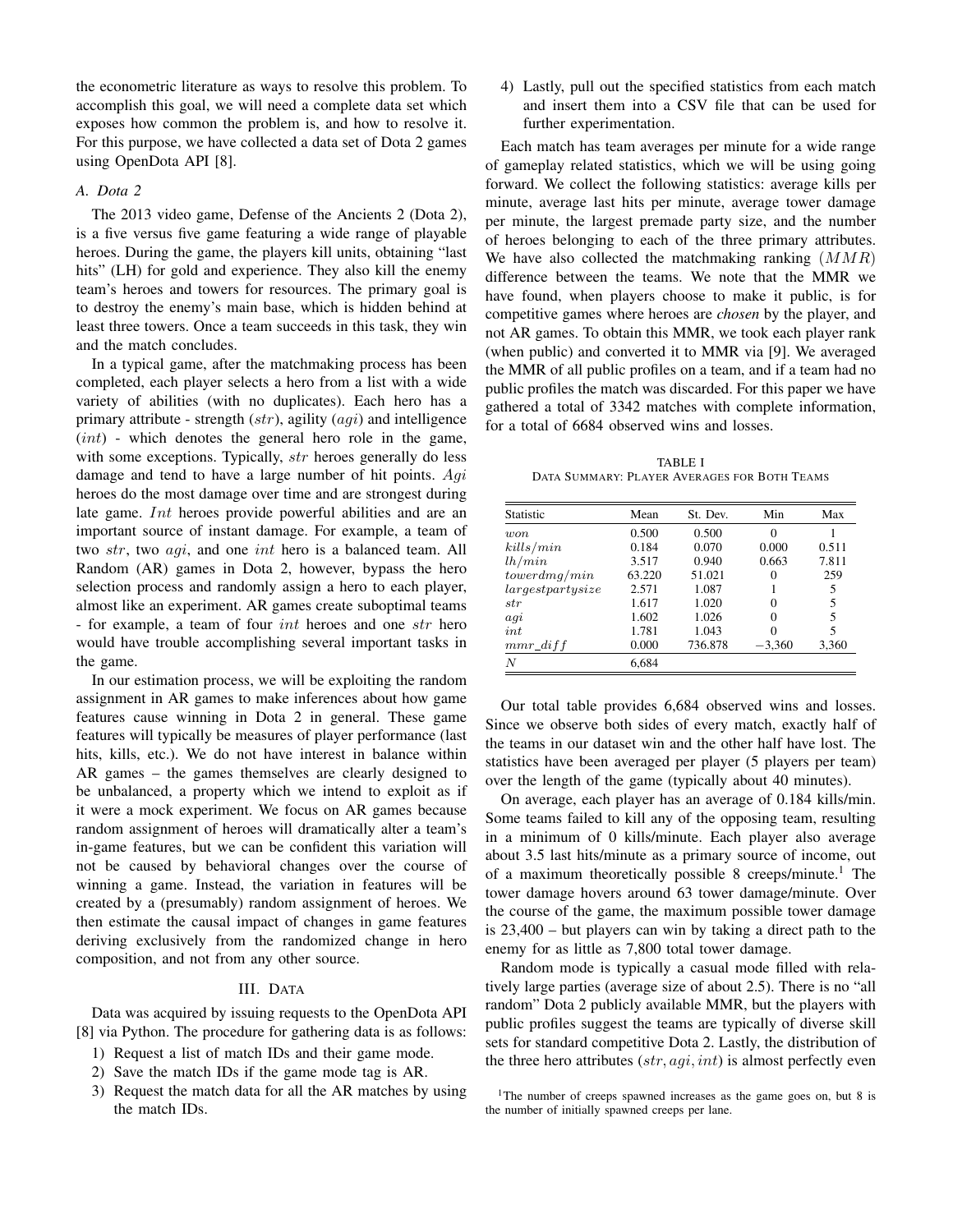in our sample, suggesting that the mode does in fact randomly assign these heroes.

# IV. METHODOLOGY

### *A. Bias in Simultaneous Equations*

Suppose we are attempting to provide an equation to estimate the causal effect of changing some input on team's chance of winning. For our example, we are using Dota 2, and an important feature within the game is the rate at which a team generates *last hits* (LH). Strategy games like Starcraft may instead use economic features [10], while first person shooters like Halo may be interested in accuracy or kill/death ratios [11], [12]. Through LH the team generates income and experience points to power up their heroes. A naive model estimating this causal effect might be linear – however, it can be one of several functions, including random forests [6] or nonparametric functions [13], [14]:

$$
win_i = \alpha_0 + \beta_1 LH_i + \epsilon_{1i} \tag{1}
$$

Where we are interested in the causal effect of last hits on winning, estimated by the average partial effect:  $dE(win_i|LH_i)$  $\frac{\partial \mathcal{L} u_{i} L H_{i}}{\partial L H_{i}} = \beta_{1}$ . We expect that  $\beta_{1} > 0$ , players with many last hits should eventually win. However, this naive approach fails to consider the fact that the causality for this equation also runs in reverse. Winning players find opportunities to make last hits, losing players miss or are not given such opportunities. Indeed, Dota 2 permits damaging one's own units in order to prevent last hits. As such, equation 2 is also reasonable, where again this function can be of several types (we will show the linear case):

$$
LH_i = \alpha_1 + \beta_2 \text{win}_i + \epsilon_{2i} \tag{2}
$$

Where we believe  $\beta_2 > 0$ , winning conveys numerous positional advantages which assist in getting last hits. At the same time, players may have their last hits denied if they are losing. A quick substitution exercise will show the following:

$$
LH_i = \alpha_1 + \beta_2(\alpha_0 + \beta_1 LH_i + \epsilon_{1i}) + \epsilon_{2i}
$$
  
\n
$$
LH_i = \alpha_1 + \beta_2\alpha_0 + \beta_2\beta_1 LH_i + \beta_2\epsilon_{1i} + \epsilon_{2i}
$$
  
\n
$$
(1 - \beta_2\beta_1)LH_i = \alpha_1 + \beta_2\alpha_0 + \beta_2\epsilon_{1i} + \epsilon_{2i}
$$
  
\n
$$
LH_i = \frac{\alpha_1 + \beta_2\alpha_0 + \beta_2\epsilon_{1i} + \epsilon_{2i}}{1 - \beta_2\beta_1}
$$
  
\n
$$
Cov(LH_i, \epsilon_{1i}) = \frac{\beta_2\sigma_{1i}^2}{1 - \beta_2\beta_1} \neq 0
$$
 (3)

This violates the Gauss-Markov conditions in Equation 1: no independent variable may be correlated with the error term, and so a linear estimate of  $\beta_1$  in equation 1 will be biased in the direction of  $\frac{\beta_2 \sigma_{1i}^2}{1-\beta_2 \beta_1}$ . Given the assumptions that  $\beta_1 > 0, \beta_2 > 0$ , our estimates of  $\beta_1$  will be too small if  $Cov(LH_i, \epsilon_{1i})$  < 0, and too large if  $Cov(LH_i, \epsilon_{1i}) > 0$  [15]. This problem happens frequently in econometrics literature. The term "endogenous" is used to describe any input variable which is influenced by either the outcome, or another omitted

variable through the error term  $\epsilon$ . Independent variables which have no such confounding problems are called "exogenous".

In order to resolve this simultaneity bias for a vector of potentially endogenous variables  $y_2$ , and accurately measure the causal effect of an increase in  $y_2$  we take advantage of a family of procedures called Instrumental Variables (IV) and Control Function approaches (CF).

Formally, our goal is to predict the average partial effect of an input on the predicted value of  $y_1$  using a set of potentially endogenous regressors  $y_2$  and exogenous-well behaved regressors x. Critically, we also need additional exogenous variables (instruments), denoted  $(z)$ , which must satisfy several properties. IV requires that instruments must be uncorrelated with the error terms,  $Cov(z, \epsilon) = 0$  (instrumental exogeneity), and must be a relevant predictor of  $y_2$ ,  $Cov(z, y_2) \neq 0$ (instrumental relevance) [16]. In short, z must *cause* x, but *not cause* wins except through the intermediaries provided.

The IV approach is a direct two step procedure which works in a linear case (only):

a) 
$$
y_2^{Stage1} = \beta_z^{Stage1} z + \beta_x^{Stage1} x + \epsilon_1^{Stage1}
$$
  
b)  $y_1 = \beta_x^{IV} x + \beta_y^{IV} \hat{y}_2^{Stage1} + \epsilon_2^{IV}$  (4)

We estimate the first equation, and use the estimates of  $y_2$ in the second. The initial standard errors from this second stage will be misleading, because they do not reflect the proper variability of  $\hat{y}_2$ . Proper standard errors from this second stage can be found via bootstrapping, as well as other methods outlined in [16] for estimation and evaluation.

CF requirements are similar but also require a distributional exclusion restriction, where  $(\sim)$  denotes equality of conditional distributions.

$$
\epsilon_2 | x, z \sim \epsilon_2 | x, \epsilon_1
$$
  
 
$$
\sim \epsilon_2 | \epsilon_1
$$
 (5)

See [13], [14] for more details. The CF approach is a similar multi-step procedure:

a) 
$$
y_2^{Stage1} = \beta_z^{Stage1} z + \beta_x^{Stage1} x + \epsilon_1^{Stage1}
$$
  
\nb)  $y_2 - \hat{y}_2^{Stage1} = \hat{\epsilon}_1^{Stage1}$   
\nc)  $y_1 = f(\beta_x^{CF} x + \beta_y^{CF} y_2 + \beta_\epsilon^{CF} \hat{\epsilon}_1^{Stage1} + \epsilon_2^{CF})$  (6)

Again, we estimate the first equation, then the second, and use the residuals calculated in parts *6a* and *6b* to estimate the final values. Here the IV estimates are consistent and the control function approach will return the same estimates as the IV approach if f is linear.<sup>2</sup> In order to estimate the value of  $\hat{y_1}$ , one may use an average structural function, calculated:

$$
E[f(\beta_x^{CF}x + \beta_y^{CF}y_2)] = N^{-1} \sum_{i=1}^{N} (\beta_x^{CF}x + \beta_y^{CF}y_2 + \beta_{\epsilon}^{CF}\epsilon_{1i}^{Stagel})
$$
\n(7)

which averages out the endogenous residuals and provides an unbiased estimate of  $E(y_1|x, y_2)$ , where  $y_1$  is the value from

<sup>&</sup>lt;sup>2</sup>While tempting, estimating a nonlinear IV approach such as  $y_1$  =  $f(\beta_{x2}x + \beta_{y2}\hat{y_2} + \epsilon_2)$  does not obtain consistent estimators, and when  $y_2$ is binary the mistake is sometimes called the "forbidden regression" [15].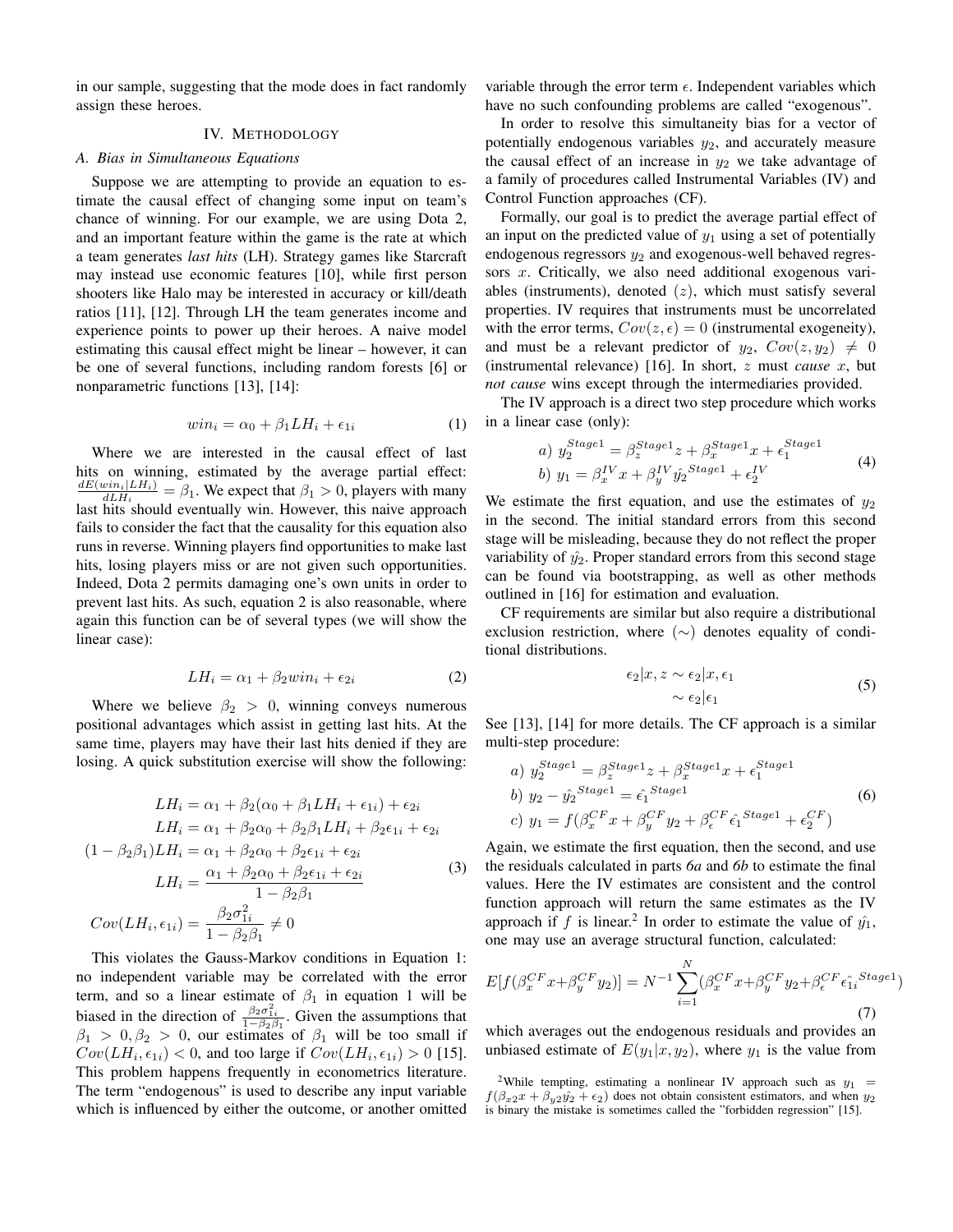*6c*. Again, standard errors can be found by bootstrapping. We note that because winning is binary, we prefer the CF approach and choose f as Probit (denoted  $\Phi$ ), which is bounded to produce results between 0 and 1. We note Athey and Tibshirani [6] have done a great deal of work expanding the range of possible  $f$  functions to include random forests, and Blundell and Powell [13], [14] have done work on the process of estimating nonparametric f.

#### *B. Application & Practice*

In practice, it is difficult to find such instruments. The instruments can be weak [17], or potentially still endogenous. In our case we have some strong instruments, and some potentially weak instruments, which carries a risk of potential bias in small sample sizes, particularly if the instrument is not perfectly exogenous from all omitted variables [15]. In practice, game developers can easily introduce instruments into their games. Some examples of perfect instruments, each which directly affect only a single aspect of the game, include:

- A randomly given "holiday gift box" which provides +10 damage for the duration of the current game.
- A randomly appearing "demonic sprite" which provides -10 to all healing effects for the duration of the current game.
- A random "demolition box", appearing in one side's spawn. It can be used once to do 200 damage against structures but no damage to players.

We quickly reiterate our instrument of choice. In Dota 2, players have an AR mode where all players are assigned a random hero possessing one of the three primary attributes:  $\{str, int, aqi\}$ . When given a choice of heroes, teams strongly prefer a balanced composition. Compositions such as five strength heroes or five intelligence heroes are considered very suboptimal. Team composition is critical, though there is much heterogeneity among classes. OpenAI lost its only game against professional players when it was assigned a questionable composition at game start. OpenAI assessed its probability of winning at the start of the game roughly  $2.9\%$  [18].<sup>3</sup> This assessment is not because of a fundamental prohibition on winning with any particular combinations of heroes, but rather because it becomes impossible to accomplish the basic tasks of the game, such as last hitting, killing enemy heroes, or destroying towers. This suggests that certain combinations of hero attributes can influence in-game performance up or down. Therefore, these randomly assigned hero attributes serve as experimental variation (instruments) for predicting those otherwise endogenous game features, and the combination of  $\{str, int, aqi\}$  seems to be a good proxy for that property.

We instrument using indicators for the number of heroes for each attribute. Since these are randomly assigned before the match, they are fully exogenous. If there are other omitted variables through which hero composition influences victory, our results still suffer from the remaining bias, though if these channels are small and our instruments strongly predictive, our bias is small [15]. As such, choice in instrument is extremely important, as is the exhaustive collection of controls. Conveniently, in this digital environment, the collection of features can be fairly comprehensive. If the instrument choice is still a concern, we note that a key point of this paper is that game developers can insert perfect instruments. These perfect instruments can directly affect a single aspect of the game, such as the examples we provided above. From there, this family of IV/CF procedures allows for inference of the causal effect of those game features.

#### *C. Using Instrumental Variables*

We have collected the following endogenous variables  $(y_2)$ for both friendly teams A and enemy teams B (marked in subscripts as  $a, b$ ), and found the per player average over the game duration. This comes to a total of six endogenous variables.

- 1)  $lh_a, lh_b$ : The last hits, where a player kills an enemy non-hero unit. This is the primary method of collecting income.
- 2)  $kills_a,$   $kills_b$ : The kills, where a player kills an enemy hero unit. This is the secondary method of collecting income.
- 3) towerd $mg_a$ , towerd $mg_b$ : The amount of tower damage dealt every minute. This is a tertiary method of collecting income.

We have the following four exogenous variables  $(x)$ , which are determined prior to the start of the game and are not changed during the game.

- 1) mmrdif  $f_a$ : The amount that team A is behind in MMR.
- 2) largestpartysize<sub>a</sub>, largestpartysize<sub>b</sub>: The number of players grouped together on the team.
- 3) A vector of ones: To create an intercept term, included here to save on notation.

We have the following instrumental variables  $(z)$ , which are determined prior to the start of the game and are expected to directly influence only the in-game statistics  $y_2$ . We need at least one instrument for each of the six variables in  $y_2$ . Here we use  $C(atribute)_{team}$  to represent the count of heroes from team with attribute as factors.

- 1)  $C(str)_a$ ,  $C(int)_a$ : This is a full set of indicator variables for *str* and *int* heroes that take the value 1 if team A has a particular count of that hero attribute or 0 otherwise. The counts range between 0 and 5, and must total to 5 or less.<sup>4</sup>
- 2)  $C(str)_b, C(int)_b$ : This is a second set of indicator variables for team B.

Our goal is ultimately to determine the causal effect of an increase in endogenous features  $(y_2)$  on winning  $(y_1)$ :

1)  $win_a$ : An indicator taking the value 1 if team A has won and 0 otherwise.

<sup>4</sup>We note that  $C(ag_i)_a = 5 - C(str)_a - C(int)_a$ , so it is redundant to include  $C(ag_i)_a$ .

 $3$ We note their composition had heroes that do not perform according to the stereotypical roles we listed above.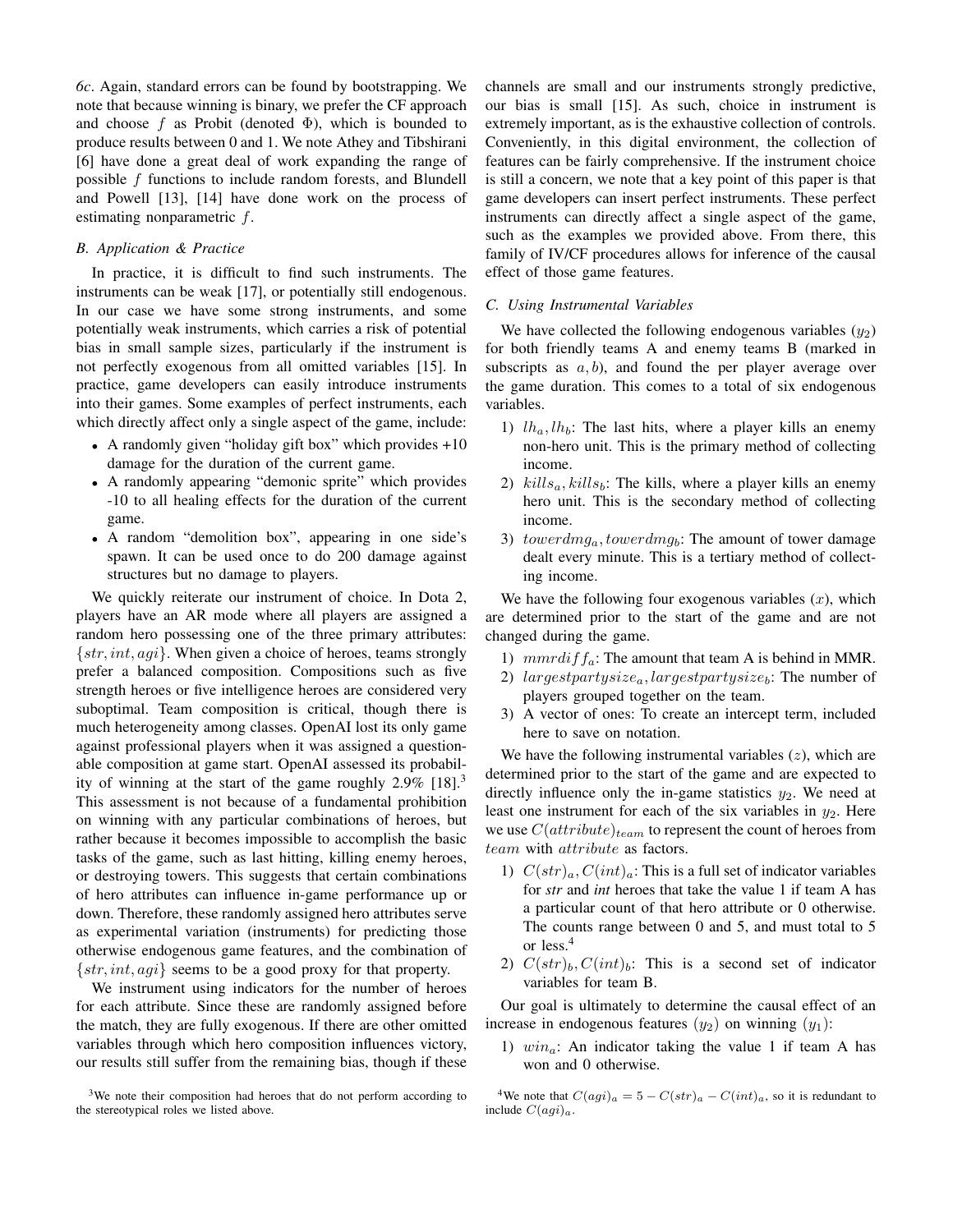We estimate this causal effect using each of the previous Equations 4 and 6. We contrast these IV/CF results with naive estimators, shown below.

The naive approaches of these methods are the corresponding naive linear probability model:

$$
win_{ai} = \beta_x^{IV-N} x_i + \beta_y^{IV-N} y_{2i} + \epsilon_{2i}^{IV-N}
$$
 (8)

And a naive version of the corresponding Probit estimation.

$$
win_{ai} = \Phi(\beta_x^{CF-N}x_i + \beta_y^{CF-N}y_{2i} + \epsilon_{2i}^{CF-N})
$$
 (9)

We then calculate the average structural function evaluated at the mean of  $\bar{x}$  and along the range of several selected endogenous variables of interest from  $y_2$ : last hits/minute, kills/minute, and tower damage/minute. We show the biased naive estimators are broadly different from the IV/CF family of estimators.

#### V. RESULTS

Preemptively, one might expect cross validations, where the sample is split into groups. A model is then fit on a training set composed of one such group, and applied to a test set. Some measure of fit, such as  $R^2$  is then retained and the model is discarded. After multiple models are compared, the model with the best fit measure is then used to fit the entire data set, and the discussion continues from there. This would not be useful in this context because a better fit is not the focus of the process. In fact, we expect the unbiased process to obtain a weaker fit by most or all measures. This is specifically because these unbiased approaches sacrifice the quality of fit in order to obtain more accurate measures of the causal effect of the inputs. Our emphasis is instead on how the measured effect of the inputs is misleading when using an biased method. This difference is visible through the direct comparison of the biased OLS and unbiased IV coefficient estimates in Table III, and the dramatically different estimated effect of the inputs on the probability of winning between the CF and simple Probit approaches.

#### *A. First Stage*

The battery of tests for the first stage are common to both IV and CF estimations. Since the hero attributes are randomly assigned before the game, we are not concerned with the hero attributes being caused by winning, but we can use these randomly assigned attributes to provide an estimate for each the six endogenous variables,  $lh_{a,b}$ ,  $kills_{a,b}$ , towerd  $mg_{a,b}$ . These first stage estimates of game features will be derived entirely from the randomly assigned hero attributes prior to the game, and thus, will not have any simultaneity problems as the game veers towards victory or defeat. We discuss the predictive power of the commonly shared first stage in Table II.

We note that while the initial tests indicate we do not have weak instruments [19], the rule of thumb is that one ought to have an F-statistic over 10 [17], [20], which some (but not all) of our instruments pass. Since some of our instruments are weak by that standard, our estimates may have higher variance

TABLE II STAGE 1 TESTS

|                                                  | df1   | df2                         | statistic | p-value   |
|--------------------------------------------------|-------|-----------------------------|-----------|-----------|
| Weak instruments $(lh_a)$                        | 20.00 | 6660.00                     | 16.18     | $0.00***$ |
| Weak instruments $(kills_{\alpha})$              | 20.00 | 6660.00                     | 4.97      | $0.00***$ |
| Weak instruments ( <i>towerdmg<sub>a</sub></i> ) | 20.00 | 6660.00                     | 3.50      | $0.00***$ |
| Weak instruments $(lh_b)$                        | 20.00 | 6660.00                     | 16.18     | $0.00***$ |
| Weak instruments $(kills_b)$                     | 20.00 | 6660.00                     | 4.97      | $0.00***$ |
| Weak instruments $(towerdmqb)$                   | 20.00 | 6660.00                     | 3.50      | $0.00***$ |
| Sargan                                           | 14.00 |                             | 18.42     | 0.19      |
| Wu-Hausman                                       | 6.00  | 6668.00                     | 5.45      | $0.00***$ |
| Note:                                            |       | *p<0.1; **p<0.05; ***p<0.01 |           |           |

and may be biased in small samples as the errors compound between stages. (This is a particularly common problem, so when choosing or creating instruments, make sure they are strong enough to have an easily measurable effect on the game.) Game developers may also benefit from significantly larger data sets than the one we have collected. We suspect the main reason only a few of our instruments have strength over 10 is due to the fact that there are many heroes who do not behave according to their attribute, such as agility heroes that serve as tanks, ex: Lone Druid or Razor [21]. This means attributes are not a perfect predictor of in-game performance but does not nullify the hero attributes influence on the in-game performance. We also have no evidence of over-identification with a Sargan test [22]. The Wu-Hausman test checks the hypothesis that the original OLS is the same as linear IV, which we firmly reject [23] [24] [25]. The findings of the Wu-Hausman test in Table II are reiterated by the fact that we see substantial differences in the point estimates of  $\beta$  below.

#### *B. Linear Instrumental Variables*

 $\equiv$ 

In Table III we compare the results of the Naive OLS to the linear IV approach which takes into account the endogeneity of these in-game features. We are interested in the average partial effects listed below:  $\frac{dE(y_1|\bar{x},y_2)}{dy_2}$ . Again, for linear models, this is simply the coefficient  $\beta$ , and IV and OLS are both linear models estimating the same  $\beta$ . We have put these coefficients and their standard deviations, along with measures of fit in Table III.

Typically, the IV estimates have much larger standard errors than OLS because of the use of the first stage. Furthermore, these linear probability models do not recognize the boundary on  $win_a$  between 0 and 1. As a result the standard errors, even after correcting for IV, are not ideal  $[16]$ <sup>5</sup>. We also point out that the IV process has a slightly weaker fit by all simple measures, smaller  $R^2$ , smaller adjusted  $R^2$ , slightly larger residual standard error. The point, then, is emphatically not that IV leads to better predictive power, but IV estimates the causal effect for each of the input features, rather than a predictive effect that depends only on correlation.

When we are reviewing these results, we will be looking for the following specific cases. Firstly, where winning leads to an increase in the input variable. In these cases, the naive

<sup>5</sup>The CF approach, used later, is adaptable to such nonlinearities.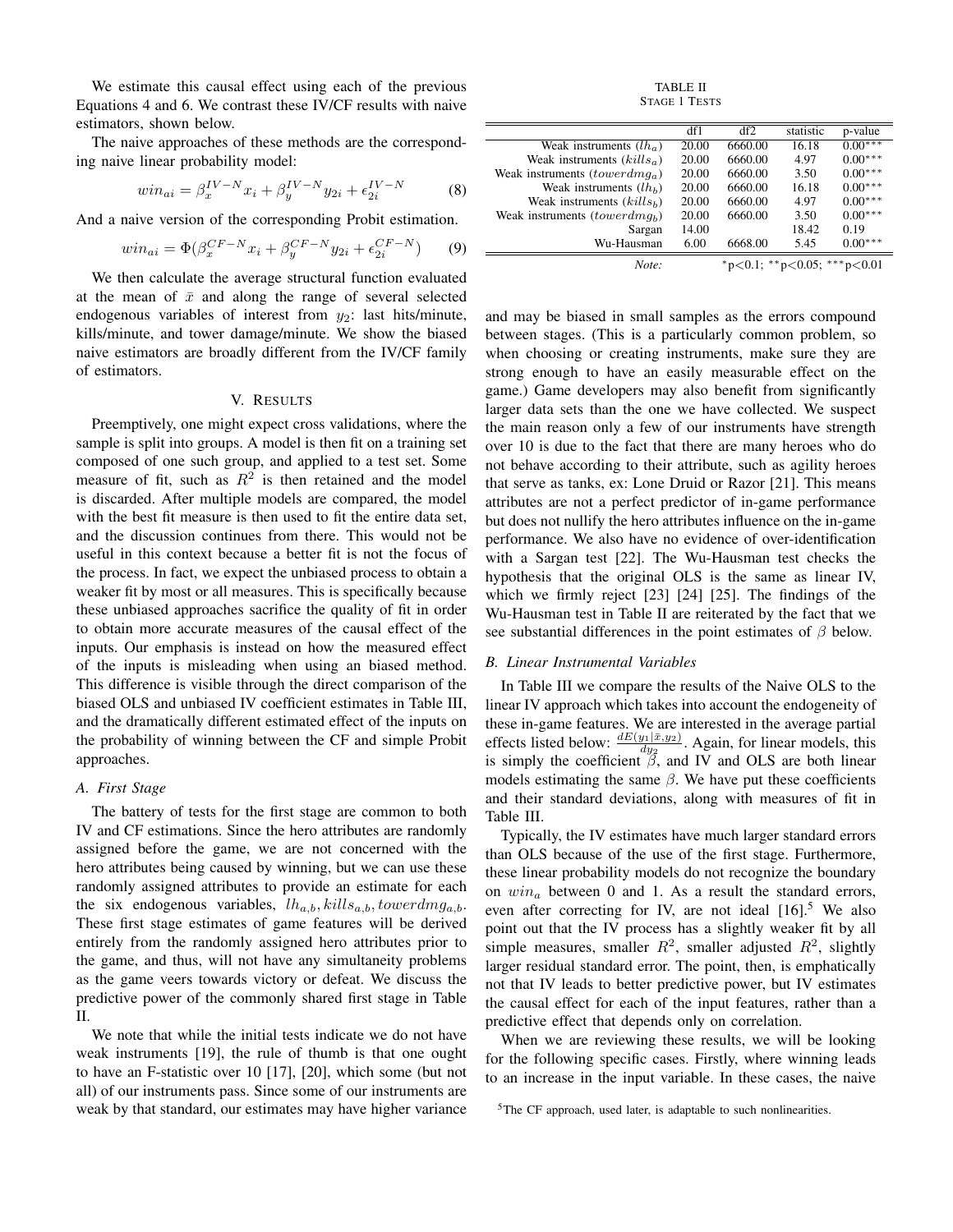TABLE III NAIVE OLS AND IV

|                                    | Dependent variable:<br>$won_a$    |             |  |
|------------------------------------|-----------------------------------|-------------|--|
|                                    |                                   |             |  |
|                                    | Naive OLS                         | IV          |  |
|                                    | (1)                               | (2)         |  |
| Team A - Endogenous                |                                   |             |  |
| $lh_a$                             | $0.020***$                        | $0.081***$  |  |
|                                    | (0.004)                           | (0.031)     |  |
| $kills_a$                          | $0.463***$                        | 0.890       |  |
|                                    | (0.059)                           | (0.779)     |  |
| $towerdmq_a$                       | $0.004***$                        | $0.003*$    |  |
|                                    | (0.0001)                          | (0.002)     |  |
| Team B - Endogenous                |                                   |             |  |
| $lh_b$                             | $-0.020***$                       | $-0.081***$ |  |
|                                    | (0.004)                           | (0.031)     |  |
| $kills_b$                          | $-0.463***$                       | $-0.890$    |  |
|                                    | (0.059)                           | (0.779)     |  |
| $towerdmq_h$                       | $-0.004***$                       | $-0.003*$   |  |
|                                    | (0.0001)                          | (0.002)     |  |
| Exogenous                          |                                   |             |  |
| $mmr\_diff_a$                      | 0.00000                           | 0.00000     |  |
|                                    | (0.00000)                         | (0.00000)   |  |
| $largest partysize_a$              | 0.0005                            | $-0.004$    |  |
|                                    | (0.003)                           | (0.005)     |  |
| largest partysize <sub>b</sub>     | $-0.0005$                         | 0.004       |  |
|                                    | (0.003)                           | (0.005)     |  |
| Constant                           | $0.500***$                        | 0.500       |  |
|                                    | (0.026)                           | (0.406)     |  |
| <b>Observations</b>                | 6,684                             | 6,684       |  |
| $R^2$                              | 0.786                             | 0.768       |  |
| Adjusted $\mathbb{R}^2$            | 0.786                             | 0.768       |  |
| Residual Std. Error (df = $6674$ ) | 0.231                             | 0.241       |  |
| Note:                              | *p<0.1; **p<0.05;<br>*** $p<0.01$ |             |  |

approach will conflate the two, and the average partial effect of the input will be overestimated. Alternatively, when winning leads to a decrease in the input variable, the naive approach will then underestimate the average partial effect of the input. We see both types of errors in the naive process.

The first change is visible in the average partial effect on last hits/minute (for both teams A and B), the IV estimate is more than quadruple the naive estimated association between last hits and game victory.<sup>6</sup> The difference between the biased and unbiased model can be interpreted as follows: teams that are winning get fewer last hits (e.g., once a player is winning they instead collect kills or destroy towers), and teams that begin losing tend to focus on getting more last hits (e.g., it is the players' only safe source of income). For example, this behavior may happen if the winning team has already acquired critical items while the losing team is still struggling to obtain basic equipment. When this pattern of behavior persists, naive estimates will have coefficients that are biased downward. The IV approach, when done correctly, removes this bias.

In the next variable of interest, kills/minute (for both teams), the estimated average partial effect of another kill per minute remains large, but loses its significance. Partially, this large magnitude is due to the scale of kills. An additional kill/minute

<sup>6</sup>There are on average about 3.5 last hits per minute.

would put any team well above the maximum observed value of  $0.51<sup>7</sup>$  After rescaling the biased estimate, an additional kill over a 45 minute game would be associated with a significant 1% increase in win rate. The comparative unbiased estimate is insignificantly different than zero. One possible explanation for the significance change is that kills are prioritized when winning, while losing teams prioritize collecting last hits. If this is the case, the naive approach will conflate winning and kills, and bias the estimated average partial effect of kills upwards and towards significance, while the IV approach does not have that bias.

Lastly, the IV approach estimates a 25% smaller and less significant average partial effect of tower damage on winning for both teams.<sup>8</sup> Again, the direction of this reduction can be explained by winning teams tending to seek out opportunities to destroy towers, and losing teams tending to avoid such risky plays. The naive approach will conflate the two effects and overestimate the relevance of tower damage, while the IV approach does not have such biases.

Between the two estimations, the exogenous variables of MMR and party size (for each team) are small and insignificant. These criteria are matched between the two teams – the matchmaking system always pairs large parties with each other and teams of similar MMR. We note that the coefficient on party size is reduced by 80%, even though it is not exogenous. It is possible that bias in one feature can contaminate estimates of other coefficients in the estimation, so even the average partial effects of exogenous variables can be better estimated after the IV process [16].

## *C. Nonlinear Control Function Approach*

Below we compare the results of the naive Probit approach to the improved CF approach. For the naive approach, we estimate the average partial effect. We then evaluate the average structural function (Equation 7) with those same inputs to generate an unbiased estimate of the probability of winning. Both the estimates are bootstrapped 50 times (both stages) to estimate the standard errors and display  $\pm 1$  standard deviation. We note that the standard deviations for the unbiased process are particularly large (in general), a problem exacerbated by the strength of the given instruments. Thus far, the estimated effects of team A and team B's inputs have been inverse of each other, so we only look at team A's inputs for brevity since this pattern continues.

First, we examine the effect of team A's last hits on team A's probability of winning in Figure 1. We begin by noting the biased naive estimates (green) are very confident and particularly narrow. However, these naive estimates are biased and cannot be relied upon. On the other hand, we can see that the unbiased control function approach (black) provides large standard errors. We note that the SD can be reduced if the size of the data set increases, or the precision of the instruments can be further increased – say by constructing better instruments.

<sup>7</sup>There are on average about 0.18 hero kills per minute

<sup>8</sup>There is on average about 63 tower damage dealt per minute.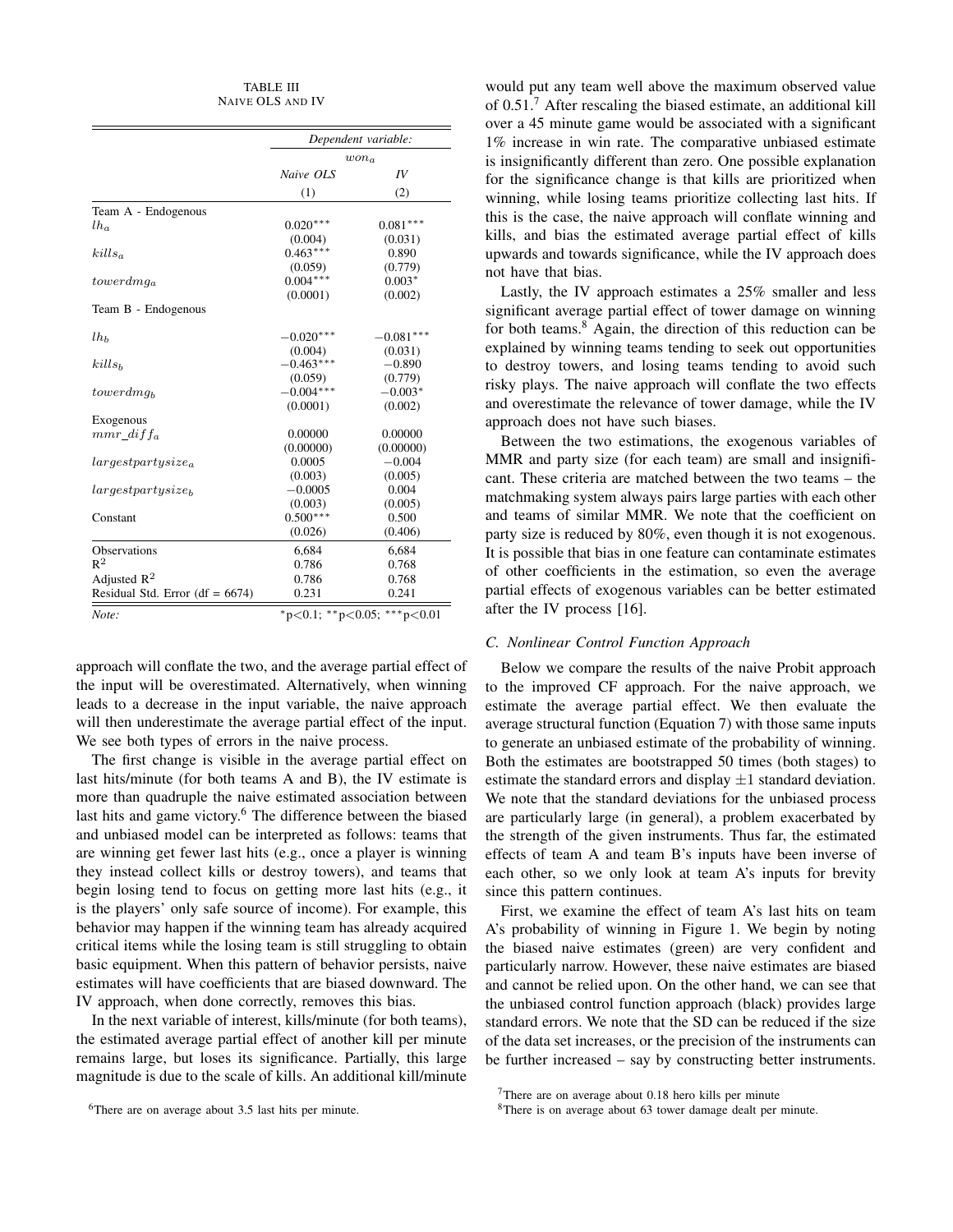

Fig. 1. Green - Naive, Black - Control Function, Dotted Lines - 1 SD The control function approach puts greater emphasis on last hits than naive methods, suggesting increasing last hits will cause an increased probability of winning, all else being held equal.

As it stands, the CF estimates suggest a team that has 5 last hits/minute is very likely to win the game (89%), while the naive estimates suggest they are only about 75% likely to do so. As a reminder, both estimates keep all other inputs constant at the mean. Again, this result would occur if teams that are winning do not emphasize acquiring last hits compared to teams that are losing. The CF approach removes this bias.

In Figure 2 we show the effect of team A's kills on team A's probability of winning. The biased naive estimates (green) are very confident and particularly narrow. The estimates suggest a team that has 0.1 kills/minute, about 1 standard deviation below the mean, are only about 13% likely to win which seems low. In contrast, the CF estimates (black) suggest that a team with 0.10 kills/minute continue to be about evenly matched with their opponents (56%). We again emphasize this estimate keeps all other values constant at the mean. As with the IV case, this substantial difference could be explained by kills/minute having little effect on the game independently, but teams that are already winning tend to seek them out while teams that are losing tend to avoid these risky encounters.

For this third and final Figure 3, we show the effect of team A's tower damage/minute on team A's probability of winning. Again, the biased naive estimates (green) are again very confident and particularly narrow. The naive estimates (black) suggest a team that has 100 tower damage/minute, about 1 standard deviation above the average, are almost certainly winning (94%). This estimate seems unreasonably high. Conversely, the CF estimates suggest a team with the same tower damage remains about equally matched with



Fig. 2. Green - Naive, Black - Control Function, Dotted Lines - 1 SD The control function approach removes a great deal of bias towards kills. This suggests that kills alone have little effect on the probability of winning, but rather teams that are winning pursue kills.



Fig. 3. Green - Naive, Black - Control Function, Dotted Lines - 1 SD The control function approach removes a great deal of bias towards tower damage, suggesting tower damage alone has only a small impact on the probability of winning, but rather teams that are winning pursue tower damage.